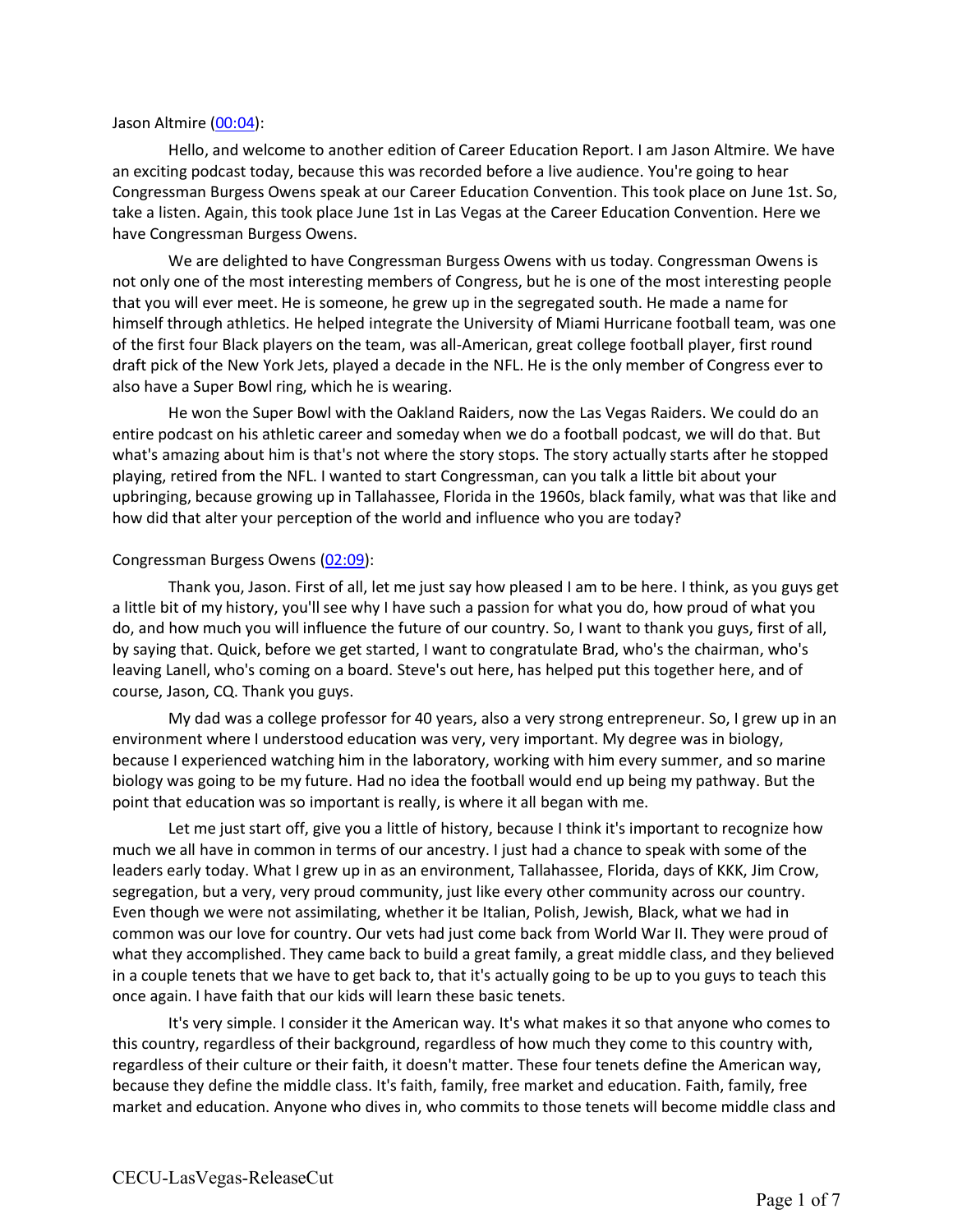above. It's just the way it is. My community was one of those. It was community in the '40s, '50s, and '60s, because we believed in faith, family, free market and education, led our country in the growth of middle class.

Led our country. Men matriculated from college, led our country. Men committed to marriage. Up until 1970, Black women could predict being married at a higher percentage than white women, up until 1970. We also led the country in percentage of entrepreneurs. Keep in mind, the community was totally segregated. We had to be self-sufficient. We had to have business ownership. So, around me, as I grew up, I remember Baker's Pharmacy, Speed Grocery Store, Perkin's Service Station, a Black hospital with Black docs and Black nurses. Self-sufficient, very proud, and a community that showed me as a young kid, what the possibilities were. It didn't matter what we were told outside our communities, what we saw within our community that made the difference.

We were told that anything could be possible in a country like America, but all you have to do is get up every single day, work hard. Make sure you have a good name, focus on those kids, man up, for men, man up. I mean, I tell you what. If you were not a man, if you were not doing the things that men did in my day, you were not taking care of your kids, making sure you had a good name, producing and not taking, you were not considered a man, period. I know that might not be politically correct, but I'm just not politically correct when it comes to that. It's something we got to get back to, big time. So, that being said, and Jason, let me know when I need to shut down, all right? Jason Altmire (06:17):

No, you're good. Have at it.

#### Congressman Burgess Owens (06:20):

So, that being said, let me just say this also, because I've had a chance to talk with... I'm trying to say, I know Lanelle had chance to said last night then I think it was Sally. We were talking about the way we were raised and what we saw having our country. I was raised in a day when, I remember the movie, Guess Who's Coming To Dinner? You guys remember that movie? Well, grew up in down South, that was a big deal, because it was about Spencer Tracy. It was, it was Sidney Poitier meeting with his white fiance, with her parents. The whole movie was around a dinner table. It was a big deal, because in my days in the '60s , that just wasn't happening.

We were not integrating. We were not. I didn't have friends that were a different color. It was a very different time. Well, my family today, six kids represent Black, white, Hispanic, American-Indian and Trinidadian, and we call each other family. Isn't that kind of cool? That is a, I'm telling my friends, that's where we were heading, until about a few years back. We were heading to a country in which we saw ourselves as the color of the rainbow, that we truly looked at each other from inside out, not outside in, and it comes down to education, to how we get back to getting on the right trajectory. We need to teach our kids about our history, about what we've done together, how far we've come, and in fact it has nothing to do with color. It has to do with what comes from within, and what used to be the case was on sports and military, we found that.

Sports and military is all about winning, my friends. I mean, it didn't matter the size, the color, I mean we wanted to win, and when you want to win, you look from within. What makes up that character of the person that is next to you? You can get respect from the person next to you if they add value to who you are. So, we have to get back to that. That's going to happen through teaching meritocracy once again, to teaching free market once again, which we got away from decades ago, on purpose. So, those are things we're going to be doing, and I cannot wait for the new Congress, because you have friends in this coming year, 2023, we have people who understand the power of the business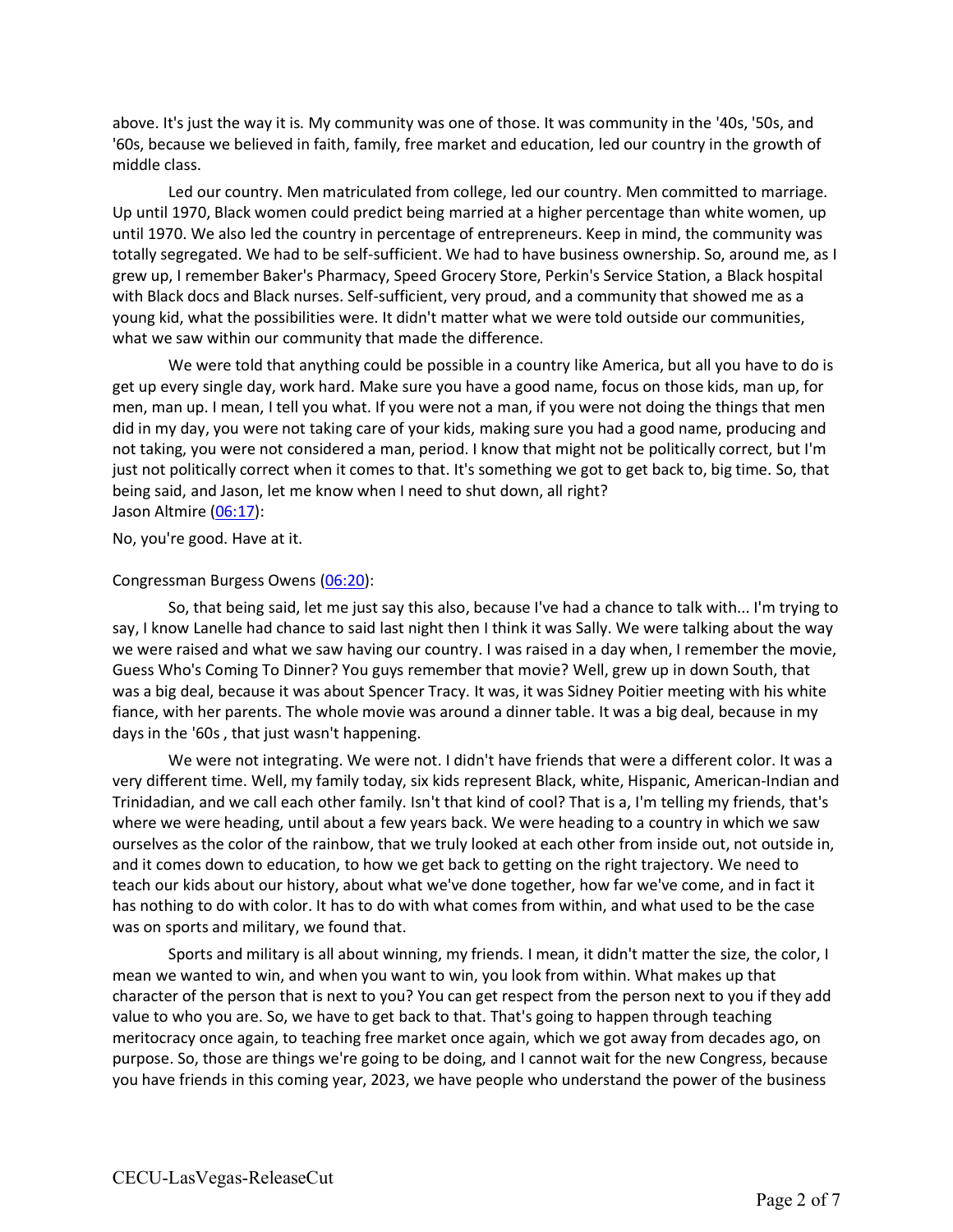ownership, of free market, of education, and we're going to have, start to change the way we move our country, move forward.

So, I know that's a long answer to short question, but I'm very excited about where we're heading off to, and I'm very excited about the time I grew up in and how far we've come, and to know that our country continues every single generation, gets better and better at it.

## Jason Altmire (08:55):

The Congressman has visited 12 schools since he's been in office. He's traveled all over the country to visit with many of the people in this room. This is the Career Education Convention, career schools, and a lot of the students have gone through hard times. Single moms, veterans returning to the workforce, people who are in transition, lost their job, looking for a different path, maybe have tried another educational setting and it didn't work out. You've been very open that you also went through some hard times after leaving the NFL. Can you talk a little bit about that? How does that shape your life?

### Congressman Burgess Owens (09:31):

What, I've been, again, I was very, very fortunate to have been raised at a time in which you were taught very simply, failure's part of the process. It's what you do afterwards, that really makes us Americans, actually at the end of the day. So, when I left the NFL, I left with the idea of one day helping to bring back those kids that I saw we were losing in my community. My dad was a remarkable mentor. Not only again,, was he a college professor ... Can I do this real quickly? I got to give you a little history of my dad. Okay. Dad went to World War II, came back, living, kind of came out of Texas. Because of Jim Crow laws, when they came back from war II, they could not get their postgraduate degree down South because of Jim Crow laws. I didn't, I ran across a box of letters after he passed away, rejection letters of college across the country, particularly Northeast that were rejected as applications to go to get this post-graduate degree.

Let me tell you about that generation of Americans. They looked at obstacles as motivation. You told them that you could not, they can't, and they showed you why they could. He ended up, he and his brother continued to go through the process until he got accepted at Ohio State. So, dad got his PhD in Ohio state in Agronomy. My uncle got his PhD in economics at Ohio State. They both were a college professors, 40 years, one University of Houston, my dad at Florida A&M. They were both entrepreneurs, real estate. Dad, when he retired from education, he had a 500-acre farm with fire spring-fed lakes, and tried to convince me to be a farmer. I decided I couldn't do that. Too hard. 24 hours a day. Oh my goodness. But I respect so much, so much. You talk about a true entrepreneur, go to rural America, and you'll find out what true entrepreneurship, what true America's all about that.

That culture is about hard work, about faith, about a good name, and a vision to have their kids to have to follow in their footsteps. It's a remarkable culture. So, I just wanted to put that out there, because I was taught early in life that failure's part of the process of succeeding, and everybody in here knows what I'm talking about. So, I came out of NFL with a real strong desire to have an impact. I was a very cocky liberal, and let me just say this by, by the way. We have a vast audience here. I think our country is great because the conversation we have on all sides of the aisle. Democrats, Independents, Republicans, we do so much together when we're talking, and I think we're finally at a place we're talking again, because there are people who hate our country, and we got to make sure we understand who they are.

The ones who hate faith, family, free market and education, the Marxists and Socialists out there, and they hide behind good people to get their agenda done. So, I just want to make sure,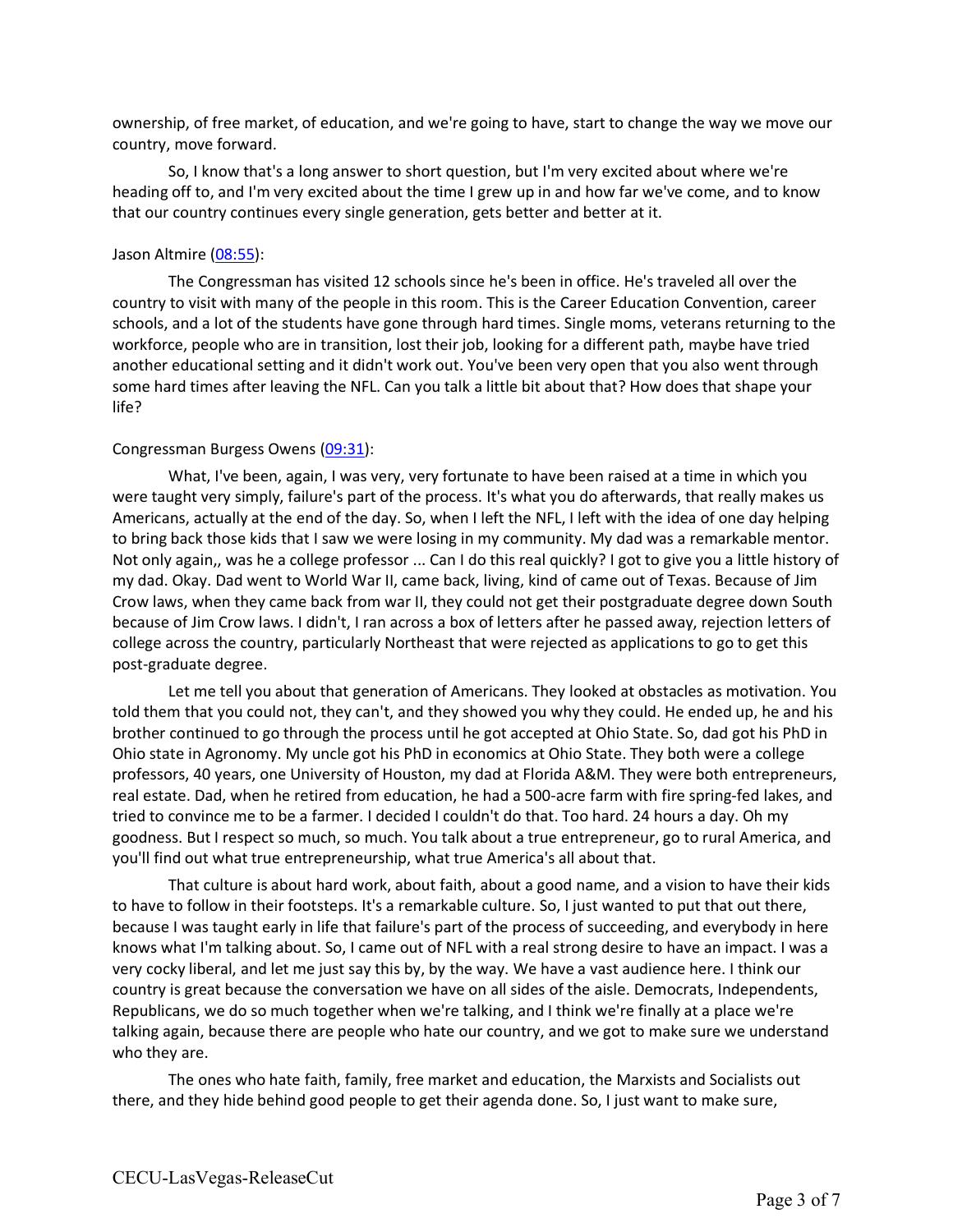understand that I'm very vocal on the way I think, so I don't want to offend anybody, but just know that together we will actually win this thing again. So, left NFL, very cocky liberal. Nine years later, I was very humbled, humbled, conservative, because the business I left the NFL to do, that I just knew was going to succeed, failed mightily. We lost everything. I remember standing in a basement apartment in Brooklyn, New York, after leaving a beautiful home in Long Island. Pool, nice cars in the garage. Four kids in the basement, one-bedroom apartment, and I remember looking outside on the street window. I was thinking, "How did this happen?"

Seriously, I mean, give me a break. But I remember also this little bit of a voice my mind saying, "You know what? This is for your good. This will, you'll look back, and this will be a good thing." I'll say the best thing that ever happened to me was failure, because at that point, not only did I learn a lot about the humble process, but I learned that this country's a place of second chances. I can now go to colleges across this country and when these kids push back and say, "Yeah, you say what you're saying, because you're an NFL player." I said, "Yeah, I was a NFL player, but I also was a chimney sweep for a while. I was a security guard for a while. I had to start all over again." The great thing about our country is this is a place of second chances.

And you guys give people across our country that opportunity to experience that, they can literally, no matter what they've gone through before then, that they can be the first coming out of their generation, of getting an education, of getting a degree. They're building upon that degree, to when they look back and pull others back with them, because the most powerful nine words that Americans can give to each other is, if I can do it, you can do it. That's what we have a chance to do to each other. So, I'm glad I went through that. I mentioned to a group earlier, one of the things I learned playing football, I played for ... the 13th season is when I got to the Super Bowl Championship. But I talk about the 12 before that, were years there were total, they were losing seasons.

One year in high school, four years of University of Miami, seven years of the Jets, all losing seasons. But I learned this about that process, so I look back on it. It's not the scoreboard that counts, it's the hustle. If we can control the hustle, then at the end of the day we win. We just have to hang in there, fight to the end, continue to hustle, make that the determination of whether you're winning or not. I tell you, you do that, when we teach that people don't, they won't give up. They know they just got to hustle, hustle through the defeats, and things will turn around and be okay with them.

#### Jason Altmire (15:15):

That is what our students do, and that's why your story is so inspiring. Can you talk about, the Congressman represents the State of Utah. You didn't have any connection to Utah growing up or in the NFL. How did you end up there? What's the story? Congressman Burgess Owens (15:32):

Well, when you have six kids, which I have six kids, and all, I sent them all to go to school out there, because I believed in the culture. I wanted them to leave a home, and have ... I went to the University of Miami, and the University of Miami, in those days, I think even today is known as the party school. I didn't want them to go to the party school. So, I figured, don't have to dig themselves out of this big big hole. So, decided to send them out to Utah, BYU, UVU, and they decided to stay. I mean, I really had planned those six kids going there and coming back home. I had their rooms all set up. They were going to come back, and we're going to continue on the way we had always been. Wake up one day and they figured out they weren't coming home.

So, what's a dad to do? I joined them in Utah. The greatest move I've ever made. By the way, for those who visit Utah, let my friends always know if you come to Utah too often, stay too long, you'll become a Utahan. All right? It's the way it works. So, no, I love it. I love it because of a couple things. It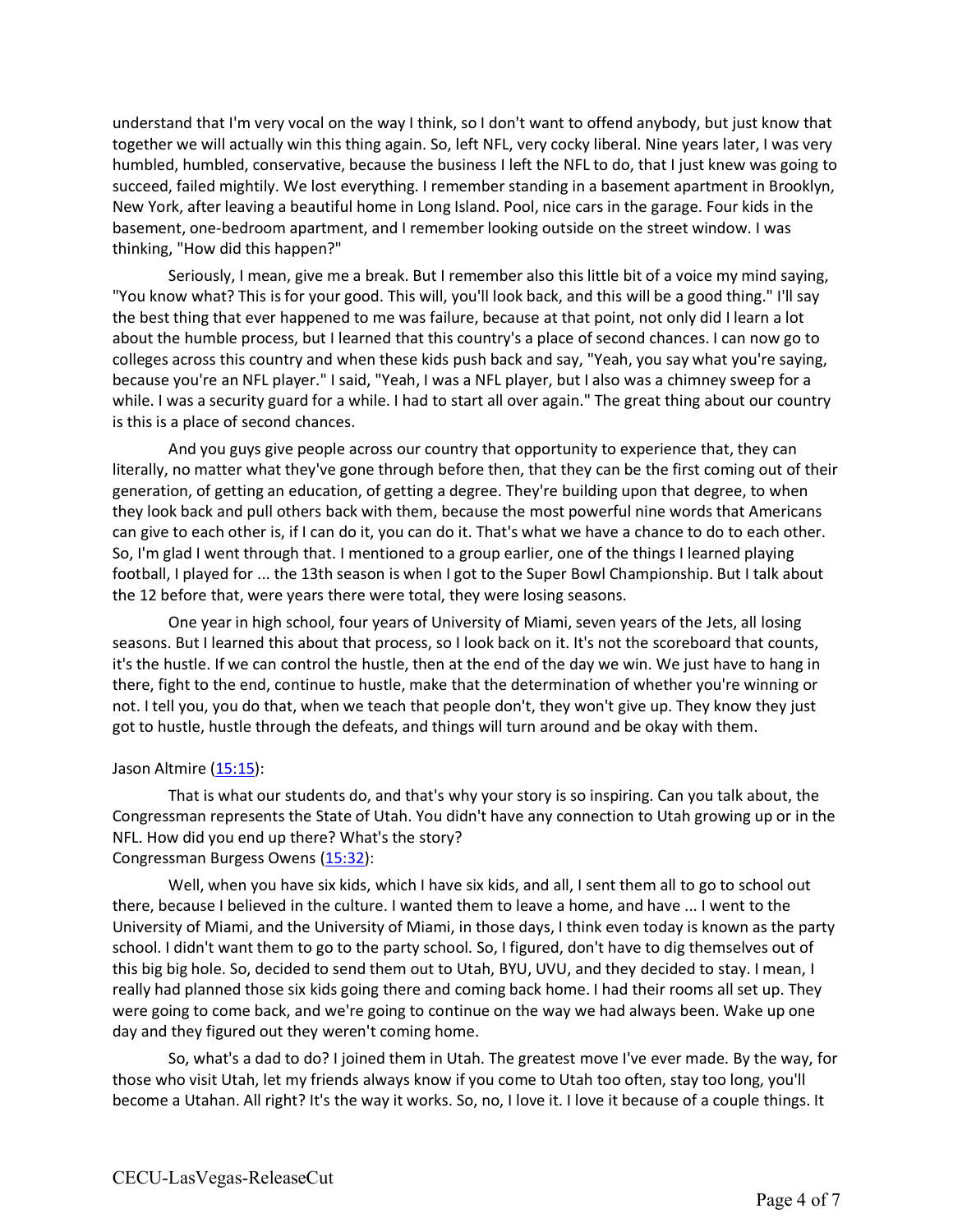truly is about ... the culture I grew up with and grew up in, I cannot speak high enough about. I'm so proud to have been raised when I was raised, so proud of the community I was raised in, and what I found in Utah is the same community. It's a community of service, entrepreneurship. 98% of the small business businesses are small business owners. Of education. If you want to a place to find a place with innovators, people think outside the box, talking about whether it be technology, whether it be rural, [inaudible 00:17:06] farmers, sheep herders, it doesn't matter.

We're just thinking about how to become better, and we want to pass that on to our kids. So, it's a place I'm so proud to represent. I really am. My hopes are that the things that we can. I'm ... Education and workforce will always be a committee I'll be part of. By the way, education has become one of the top priorities of our conference. So, know you have friends, advocates in the new majority that's coming on board. We know education is where our future is, where we have to fight to get our country back, but it will be, instead of education and labor, which is the highlight and the priorities of the left, I'll be education and workforce. What we get out, we can do to get our kids as young as possible, as early as possible, with as less debt as possible, with as much faith in themselves and our country as possible, to begin part of that workforce. We start to do that, then we will get our country back in a big way.

The other thing that I'm, I'll be part of is transportation infrastructure. I going to make sure that business owners across our state, no matter where, how far into rural area, have the infrastructure, have the broadband to be able to run a business, to be able to educate ourselves. We should never be at a lack of access, because of where we are in distance wise. No matter where we are in our country, where we are in our state, we should have the same access to business opportunities and same access to education. So, those are two things that I think will be my legacy, not only for our State of Utah, but for our country. I believe we'll do some things in terms of modeling in Utah, that the rest of the country could benefit from.

# Jason Altmire (18:49):

You, I mentioned you visited a dozen schools traveling around the country, and you care so much about education. What have you learned? What are your takeaways from those visits? Congressman Burgess Owens (19:00):

It's interesting, because I've always known education was important. I was not really as aware of this particular niche of for-profit, and it gives me so much optimism to know there are, there's a niche that cares about outcome. There's a niche within education that's more than just getting a piece of paper. It's more than just seeing how long you can keep a kid in college, how much debt they can have ,and how much endowments funds they can put together. There really is an industry of people that care about the outcome of our kids, and that's really what makes our country what it is. If you have people with the good heart, of empathy, and allow them to be, they take their entrepreneurial spirit and put that into education, as opposed to separating it, see, the downside of our educational system is there are too many, leftists who have no clue about how to build anything.

But they do know how to be in a position of making a good income, and have no accountability, and just feeling free to just indoctrinate. That's what our education system's been for way too long. If you wonder why we have the issues we have, where literally kids that have gone through graduate school, out in our streets, rioting, that's because they've been indoctrinated to not understand or love our nation. So, what I love about what you guys are doing, not only your educators, but your entrepreneurs, you're thinking, how can I make sure this experience is a better experience for my kids? How can I make sure that when they're on my campus, that they have a place where they can come together and talk.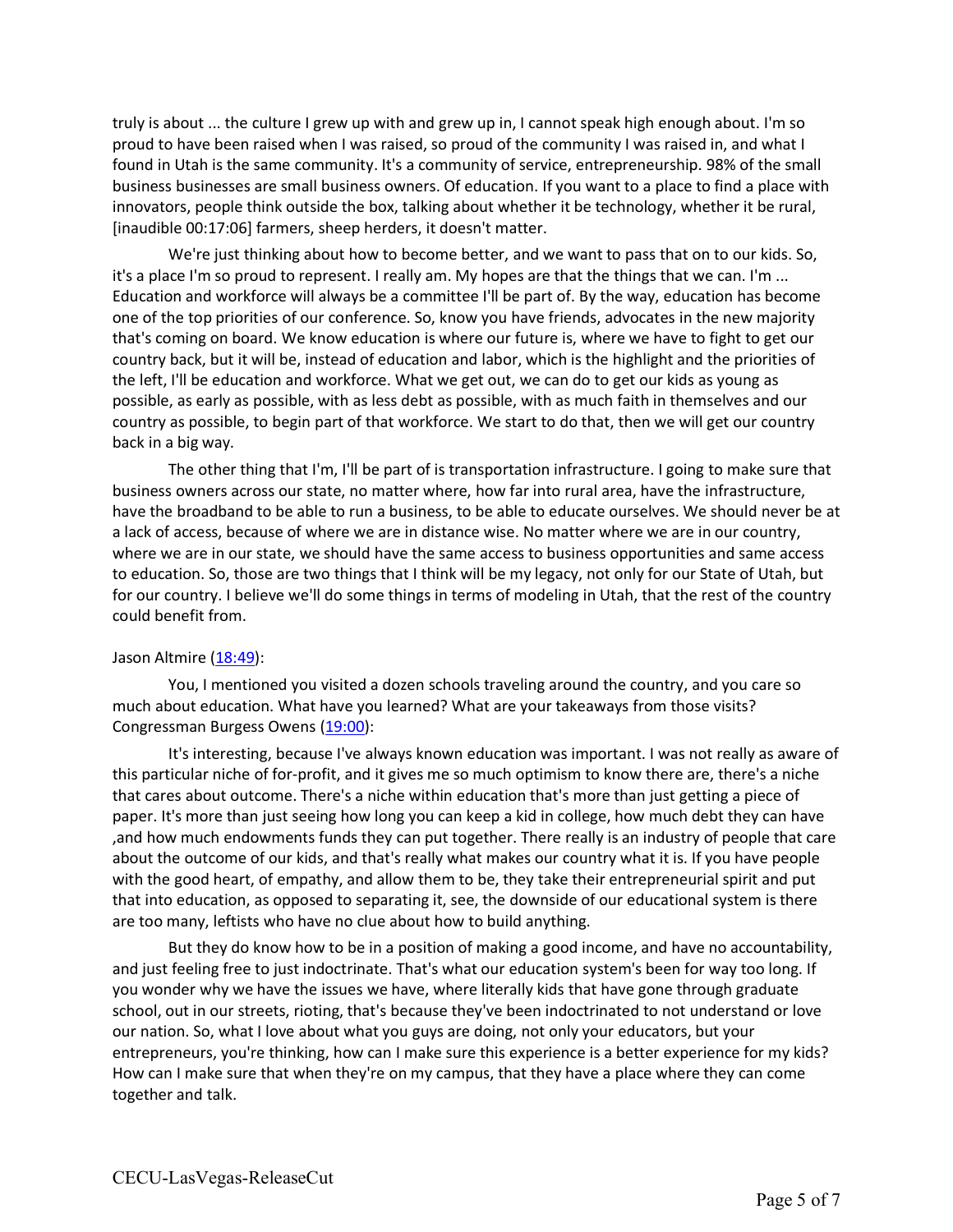They can actually agree to disagree, and know that's healthy. That they can actually know that when I get from this, whatever I'm doing, I can get into the workforce. There's a demand for what I'm doing. I can actually start my career, start a family, build a home. Those are things that has always been the American way, and I'm so excited that this is a niche, a place in our country that does it. Again, it's just now a matter of raising the standards for the other side to kind of meet what you guys are already doing right now to compete.

### Jason Altmire (21:03):

I'm going to ask one more question for the podcast, and I wanted to point out, and then we're going to open it up for questions. There are microphones, you'll see across the center aisle here. So, we'll have about 15 minutes for questions. So, those of you that have a question for the Congressman, please start to congregate at the microphones. For the last question, we've talked about the politics of the country, and the expectation that Republicans will win, at least the House, perhaps the Senate as well. What does that mean for public policy? Not just education, what kind of change will the country see if Republicans are successful?

### Congressman Burgess Owens (21:44):

My goal, whenever I have a chance to speak to individuals or groups is to let you know how excited I am about our country right now. I've never been more excited about our future than am right now. Now, it might sound kind of crazy, but I do believe in those first three words of our mission statement, We, The People. I think the most powerful thing we have going for ourselves when we start talking, there's nothing more powerful than that process, and that's what's happened right now. What's going to happen in 19 and 2023 is not so much what we will be doing as Representatives. It's what you'll be doing to make sure that many of us are there. You guys will make sure, as a country, as we are the people, as Republicans, Independents, and Democrats, that we represent what we want for the future, not what we're experiencing now.

We now know what it looks like to wake up one day, and it's [inaudible 00:22:34] this freedom bubble that we've lived in, and which we have big, big dreams, and all the things. We wake up one day, and realize we can't go to school. We can't go to church. We can't open up our businesses and say, "Where did this come from?" Well, the freedom bubble, we realize it's very fragile, that we got to fight every single year, every single day, and our fight is make sure our kids understand what their legacy really should be to continue this process of freedom that we have moved forward.

So, we have a new Congress coming in that I believe will, will ... I would say this, not, the Congress will be very unique, I think will highlight something that we've never seen before, but it'll be actually the engagement of the people that will look back on history and say, "We've never seen anything like this before," where Americans are waking up saying, "You know what? I just, I got to do more. I can't be too busy anymore. I got to come out off the sideline, out of the stands. I got to get on the field of action and do something." It doesn't matter whether it be to give some dollars, whether it be give some time, give some leadership, whether it be show up like this, we're saying we can't stay home anymore, and that's the greatest thing that can happen. We're going to have a Congress that's going to reflect that. Not only will we be focusing on making sure that the free market is working again, but we're also going to be a country that wants to make sure that the power is put back in the hands of we, the people.

So, you're going to start to see, we're coming up with something called Commitment With America. Commitment With America, in which we've had these task force going on for last year, education, border security, economics, those things that we know that we can represent for the people.